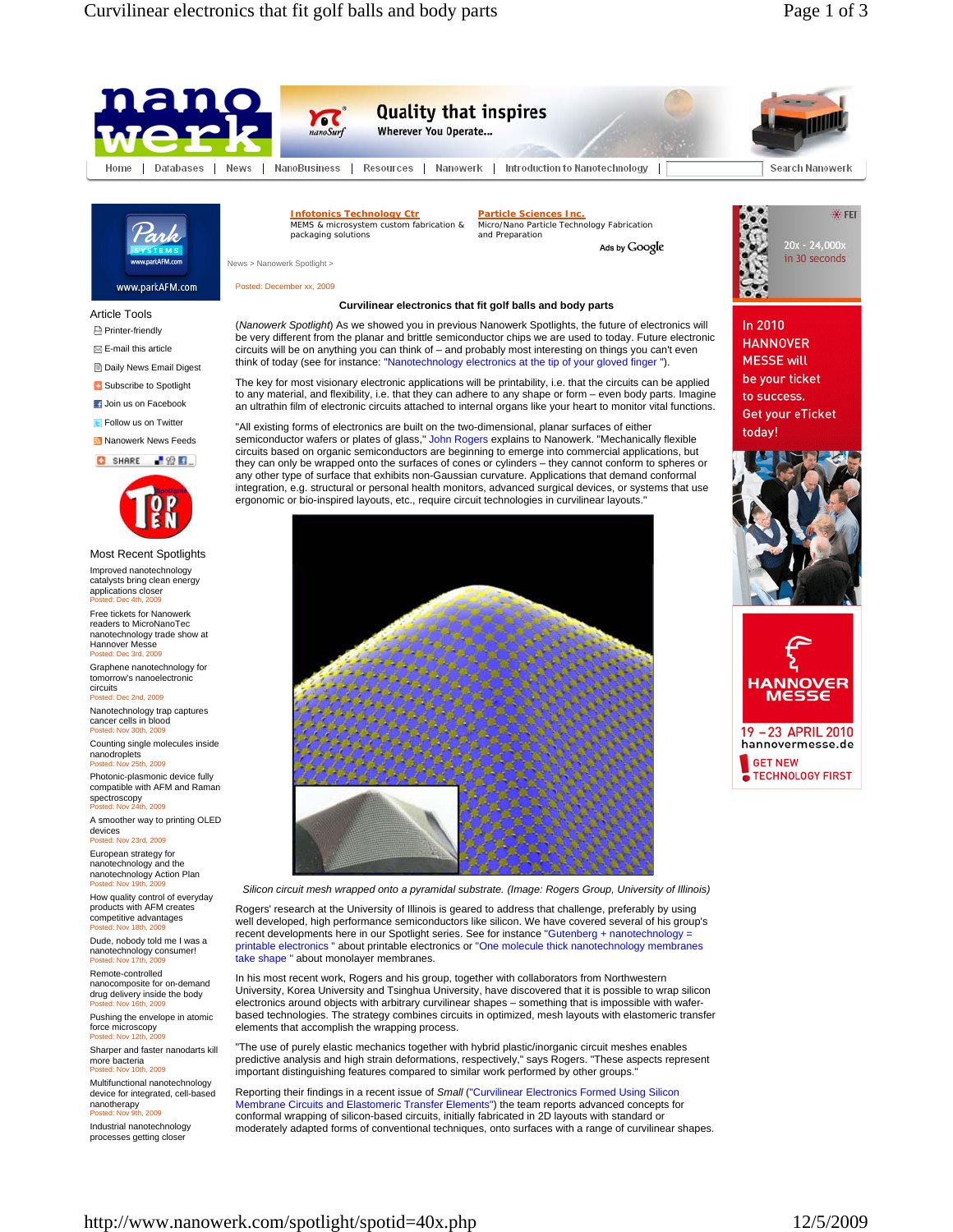## Curvilinear electronics that fit golf balls and body parts Page 2 of 3

## Posted: Nov 5th, 2009

What happens to those nanotechnology socks during washing? ted: Nov 4th, 2009

A universal law for characteristic temperatures at the nanoscale Posted: Nov 3rd, 2009

Molecular machines: from electronics to biology sted: Nov 2nd, 2009

Dissecting the nanoworld: The atomic force microscope nanoscalpel

Posted: Oct 30th, 2009 Carbon nanotube-DNA nanotechnology for improved fuel cell catalysts Posted: Oct 28th, 2009

Self-powered smart window ed: Oct 27th, 2009 As good as new -

nanotechnology art conservation Posted: Oct 26th, 2009

Reflections on 'Reflections on Feynman and Nanotechnology' Posted: Oct 23rd, 2009

Feynman and nanotechnology anniversary reflections Posted: Oct 22nd, 2009

Funding a nanotechnology venture Posted: Oct 21st, 2009

Early-stage detection of cancer

cells without biopsy Posted: Oct 16th, 2009 High-performance artificial

muscles from spider silk can be powered by humidity only<br>Posted: Oct 14th, 2009 sted: Oct

Nanoscale hierarchies are crucial for extreme stretchiness of intermediate filaments Posted: Oct 13th, 2009

Nanoengineered thin films lead to novel plasmonic modes sted: Oct 12th, 2009

Traffic monitoring with a self-sensing concrete nanotechnology road surface

Posted: Oct 9th, 2009 Scanning thermal microscopy

Posted: Oct 8th, 2009 Nanotechnology therapy for brain cancer

Posted: Oct 7th, 2009

Strain engineering graphene's transport Posted: Oct 6th, 2009

Nanotechnology sensor detects living bacteria at ultralow

concentrations Posted: Oct 5th, 2009

Protein-inspired graphene design bridges nano- to macroscale ed: Oct 2nd, 2009

...more nanotechnology articles

**Traffic Rank** nanowerk.com 74.572 Dec 05, 2009 red by **@Alexa** 

Rogers explains that his team's strategy uses structured silicon membranes with thin polymer/metal interconnects, in non-coplanar mesh layouts. "The result embodies combined aspects of concepts recently reported for electronic eye cameras and for stretchable electronics to achieve new and general capabilities for curvilinear electronics on surfaces with nearly arbitrary shapes."





*Left: Silicon circuit mesh on the surface of a golf ball. Right: An individual circuit. (Images: Rogers Group, University of Illinois)* 

The process begins with fabrication of a thin transfer element in an elastomer such as PDMS by doublecasting and thermal-curing against the object to be wrapped (i.e., the target substrate like the golf ball in the image above). Radially stretching the resulting element from its rim forms a flat drumhead membrane in which all points in the PDMS are in tension with levels of strain that vary with position. Contacting this stretched transfer element against a prefabricated circuit in a planar, ultrathin mesh geometry on a silicon wafer and then peeling it backlifts the circuit on to the PDMS. Relaxing the tension geometrically transforms the membrane and the circuit on its surface into the shape of the target substrate. During this process, the interconnection bridges of the mesh adopt non-coplanar arc shapes, thereby accommodating the compressive forces in a way that avoids significant strains in the islands. Transfer to the corresponding region of the target substrate and removal of the rim completes the process.

Rogers says that his group is already deep into the development of completely new classes of biomedical devices that provide intimate integration between high functionality electronics and sensors and the human body. These approaches in these cases – as yet unpublished – represent extensions of the ideas outlined above.

*By Michael Berger. Copyright 2009 Nanowerk LLC*

## **O** SHARE **P**<sup>2</sup>

**Subscribe!** Receive a convenient email notification whenever a new Nanowerk Nanotechnology Spotlight posts.

**Become a Spotlight guest author!** Have you just published a scientific paper or have other exciting developments to share with the nanotechnology community? Let us know.